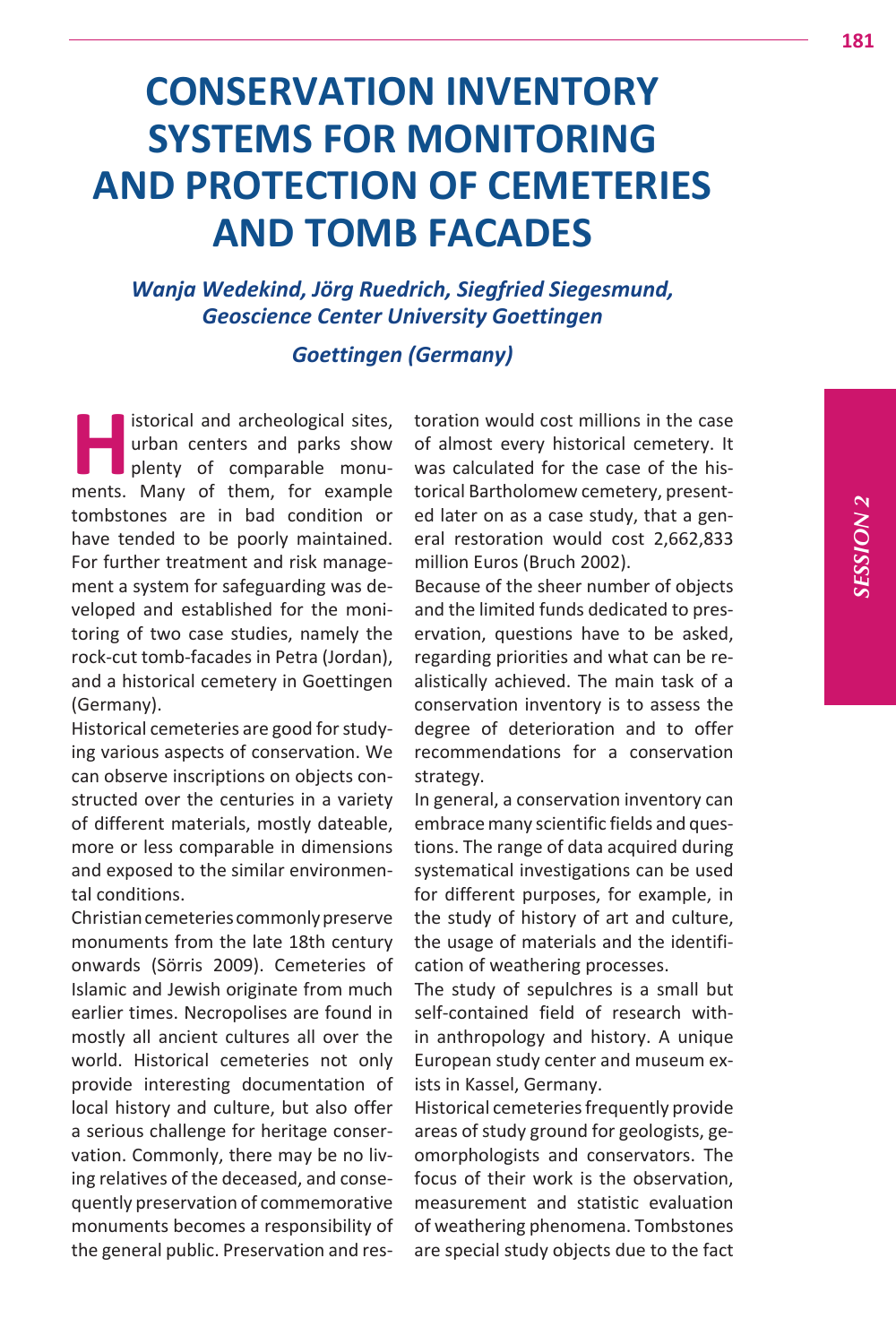that normally the year in which they started to be exposed is known. They have been used in previous studies to determine weathering rates. In the 1980s, several studies were undertaken to compare the impact on weathering loss of different atmospheric pollution histories (Dragovich 1986, Cooke 1989, Attewell, Taylor 1990).

The weathering of tombstones has been studied for a range of purposes, for example: to document different materials (Inkpen 1997) or topography (Rahn 1969). Chosen materials have been examined in relation to sources of local building stone (Grimm, Schwarz 1985). But in most studies, historical cemeteries have been used to determine the rate of weathering of natural stone (Klein 1984, Grimm 1986).

The inventory system presented in this

| type:<br>category:<br>time of erection (period): 1811 (classicism)<br>inventory no.:<br>scultor/workshop:                                                                                                                                                                                                                   | pylon-tomb<br>monument<br>73 | Christian Ruhl (1764 - 1842)                                                                      |                                                                                                                                                                                                                                                                                                      |                                            | inspection: August 200<br>persons in charge: Doreen Frydas, Kristin<br>Schindle<br>photographer: Wanja Wedekin<br>data sheet: 7 |  |
|-----------------------------------------------------------------------------------------------------------------------------------------------------------------------------------------------------------------------------------------------------------------------------------------------------------------------------|------------------------------|---------------------------------------------------------------------------------------------------|------------------------------------------------------------------------------------------------------------------------------------------------------------------------------------------------------------------------------------------------------------------------------------------------------|--------------------------------------------|---------------------------------------------------------------------------------------------------------------------------------|--|
| location:<br>short inscription:                                                                                                                                                                                                                                                                                             |                              | Bartholomew cernetery, Goettingen/Germany<br>Pylon-tomb with coat of arms and sculture on a slap. |                                                                                                                                                                                                                                                                                                      | priority:<br>47.5                          |                                                                                                                                 |  |
| construction                                                                                                                                                                                                                                                                                                                | length (cm)                  | width (cm)                                                                                        | height (cm)                                                                                                                                                                                                                                                                                          |                                            | material / variety / bedding                                                                                                    |  |
| Überdachung                                                                                                                                                                                                                                                                                                                 | 62                           | 62                                                                                                | 35                                                                                                                                                                                                                                                                                                   | sandstone / white /parallel to the bedding |                                                                                                                                 |  |
| Pleiler mit Figur                                                                                                                                                                                                                                                                                                           | 55                           | 55                                                                                                | 109                                                                                                                                                                                                                                                                                                  |                                            | sandstone / white-orange / perpendicular to the bedding                                                                         |  |
| Sockel                                                                                                                                                                                                                                                                                                                      | 67                           | 67                                                                                                | 23                                                                                                                                                                                                                                                                                                   | sandstone / white /parallel to the bedding |                                                                                                                                 |  |
| Platte                                                                                                                                                                                                                                                                                                                      | 146                          | 140                                                                                               | 10                                                                                                                                                                                                                                                                                                   | sandstone / red /parallel to the bedding   |                                                                                                                                 |  |
|                                                                                                                                                                                                                                                                                                                             |                              | east                                                                                              |                                                                                                                                                                                                                                                                                                      | west                                       | south                                                                                                                           |  |
| north<br>HEAGHE DEUTSCHER JONGLING<br>NICHT DIE THRANEN-<br>DEUTSCHES MADCHEN / LABDIE<br>HARFE TONEN / ER VERDEDIT DEN<br><b>ВЕГЛЯСНЕМ ВЕСКЛЕКИЯ / UM</b><br><b>HIN TONET/ HIDES EDUIN</b><br>KLAGE/UNS ES WEINT/AN<br><b>SEINEM SARKOPHAGE / SEINES</b><br>VATERLANDES / GENIUS Inschrift<br>ergänzt nach Sig. Bleiefeldt |                              |                                                                                                   | THUISHONS LIEBEING / SCHON IN<br>SEINER STÄRKE / AUSGEZIERT ZU<br>EDLEN / RITTERWERKE / WAHNT<br>ER NUR / IM HELDENTOD<br>GEWINN / DOCH DA WALTETEN /<br>DIE HÖHERN MACHTE /<br><b>SCHUTZEN WOLLT ER / SEINER</b><br><b>FREUNDES RECHTE / UND DES</b><br><b>FREUNDES STAHL/STRECKT IHM</b><br>DAHIN. |                                            | <b>ADOLPH VON STRALENDORFF /</b><br>GEB: ZU BERGEN: D: 10 JUNI<br>1791 / GEST: ZU GOTTINGEN: D:<br>24 AUG: 1811.                |  |
| font: serif style / color: rot / A = character damaged, A = character hypothetical, ? = character lost, A = after descent.                                                                                                                                                                                                  |                              |                                                                                                   |                                                                                                                                                                                                                                                                                                      |                                            |                                                                                                                                 |  |
| $\omega$                                                                                                                                                                                                                                                                                                                    |                              |                                                                                                   | 陶                                                                                                                                                                                                                                                                                                    |                                            |                                                                                                                                 |  |
| eferences:<br>Id Nr. 11 / Grab Nr. It. Liste v. 05.02: 73                                                                                                                                                                                                                                                                   |                              |                                                                                                   |                                                                                                                                                                                                                                                                                                      |                                            | History of the object and<br><i>restoration:</i>                                                                                |  |

:<br>Ichrader, Kahveol, Hermsdorf "Prioritätenliste der Grabmäler": Maßnahmenkatalog 6, Stadt<br>3öttingen, Stadtgrün und Denkmalschutz, aufgestellt: FD 63.4 Denkmalschutz, 15.09.2003, S. 3. · Becairs in cement mortar wentar Butkereit 1996, Bd. 2, Nr. 73. Catalog Döring 1984: 36.

· paint of the inscription is

renewed

lürgen Döring, Die Grabmäler des 18. Jahrhunderts in Göttingen. Göttinger Jahrbuch 1884, 3öttingen 1984, S. 203-204

paper, enables further conclusions to be documented on weathering processes.

# **The inventory system**

The need to document cultural heritage and historic areas worldwide was first highlighted by the United Nations Education, Scientific and Cultural Organization, UNESCO (UNESCO 1976). Following on, the German national commission for heritage conservation provided further recommendations on this topic (Deutsches Nationalkomitee 1982), and the International Commission on Monuments and Sites, ICOMOS, adopted guidelines for the recording of monuments (ICOMOS 1996).

Based on these general guidelines the present authors developed a documentation system which attempts to collate all relevant information of cemetery ob-

> jects, including the name of the monument or the buried person, together with details on the type of the monument, date of erection, current or historical inventory numbers, artist, sculptor or builder, location and a short inscription (fig. 1).

The date of inspection and the people in charge are documented. All the details concerning the dimensions of architectural building parts, the type of materials, varieties and their manufacture are tabulated. Centred photos of the object are inserted according to the date of erection of the monument. Below these photos is information on all inscriptions, including details on the font, font style, damaged or missing characters and extended words as well as their sources.

**Fig 1. Monument characteristics of the tomb Adolph von Strahlendorf at the Bartholomew cemetery in Goettingen (Germany).**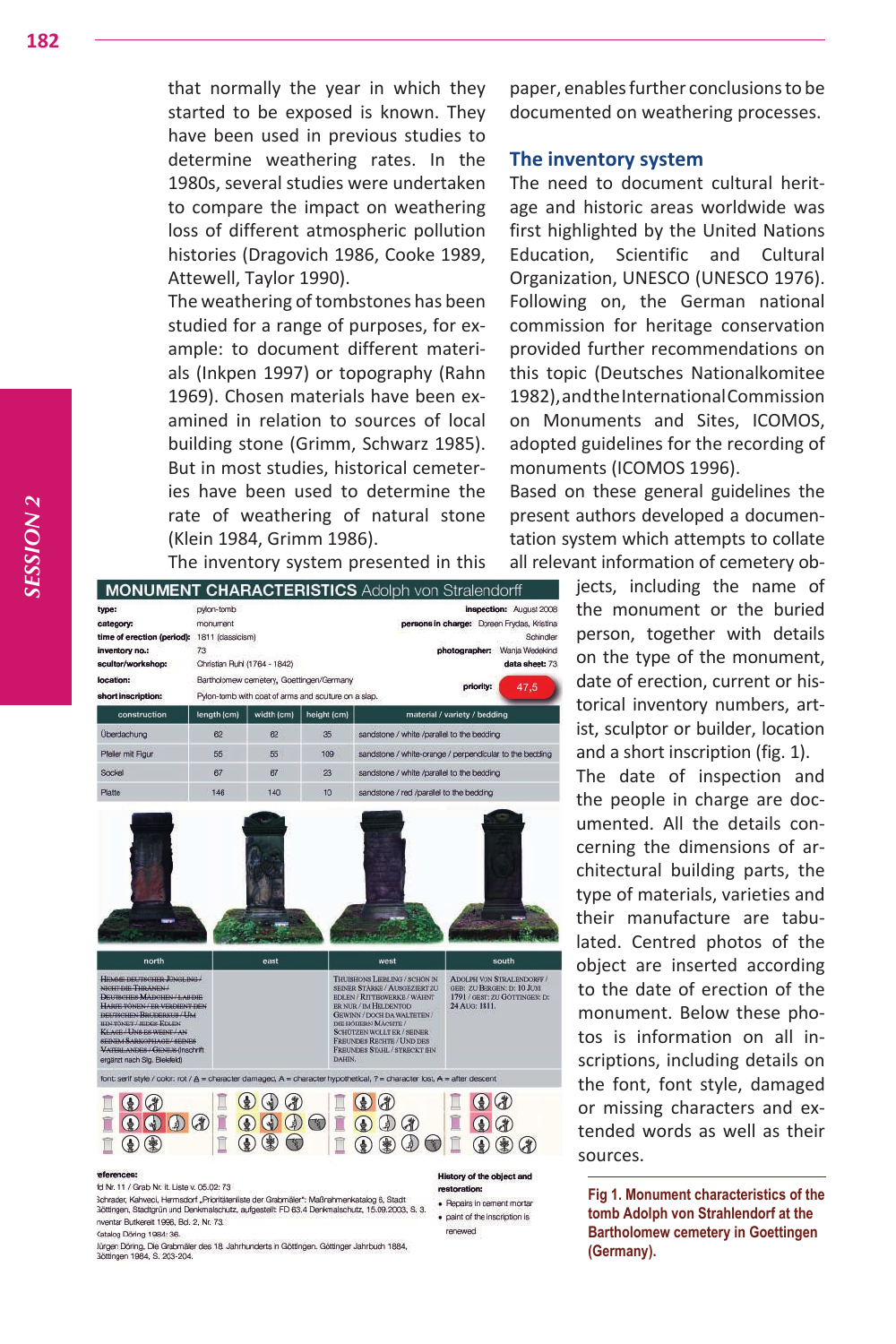*SESSION*  **2 VOISSZS3** 

| Value                                         | <b>Color</b> | <b>Intensity</b>                                                                  |  |  |
|-----------------------------------------------|--------------|-----------------------------------------------------------------------------------|--|--|
| $0 - 10$                                      | White        | Good condition.                                                                   |  |  |
| $10 - 20$                                     | Yellow       | Small reparation works.                                                           |  |  |
| $20 - 30$                                     | Orange       | Indirect need of restoration.                                                     |  |  |
| $30 - 40$                                     | Red          | Immediate need of restoration.                                                    |  |  |
| $40 - 50$                                     | Dark-Red     | Strong need of restoration.                                                       |  |  |
| $50 - 60$                                     | Dark-Red     | Risk for the monument, strong need of restoration.                                |  |  |
| $60 - 80$                                     | Dark-Red     | Danger for the monument and the public, strong need of assurance and restoration. |  |  |
| Intensity and definition of the damage index. |              |                                                                                   |  |  |

Key information for future planning is given by the evaluation of the state of preservation. Therefore, for each direction of the object, various symbols, forms and colours are defined to assist the characterization of different types of conditions, damage, weathering phenomena and their intensity. These symbols are organized in tables, each corresponding to the different object orientation. A square is used when further observation needs to be made; a circle underlines the need for action and a triangle highlights potential risks for the monument and public and the need for immediate attention. Weathering phenomena and descriptions follow the ICOMOS-ISCS illustrated glossary on stone deterioration patterns (Vergès-Belmin 2008). The percentage content is calculated by mapping, using an optical raster-system. Each symbol type is linked to a value and can be highlighted with a graduated colour. This colour distribution shows the intensity of weathering and the percentage area of the monument that is affected. (fig. 1). Based on all values, a final number is calculated which is used to prioritise the object regarding the need for further action. This final value is highlighted with a signal color. In the case of the Bartholomew cemetery these values range from 0 to 80 (Table).

On the bottom of each data sheet, references such as sources and literature are given as well as a short overview about the history of the object and its restoration (fig. 1).

## **Case study: Petra (Jordan)**

The ancient rock city of Petra, which lies south of the Dead Sea in the Hashemite Kingdom of Jordan, displays with its unusual sandstone architecture an abundance of evidence of the Nabatean culture. For this reason, Petra and its almost 4000 individual monuments was inscribed in the World Heritage List of the UNESCO in 1985.

Petra has gained special recognition for its hundreds of rock facades, mostly family tombs, carved out of the sandstone rock found there. The ancient stone city was the capital for the Nabateans from about 400 BCE until the fourth century CE and housed 30,000-40,000 people during its heyday.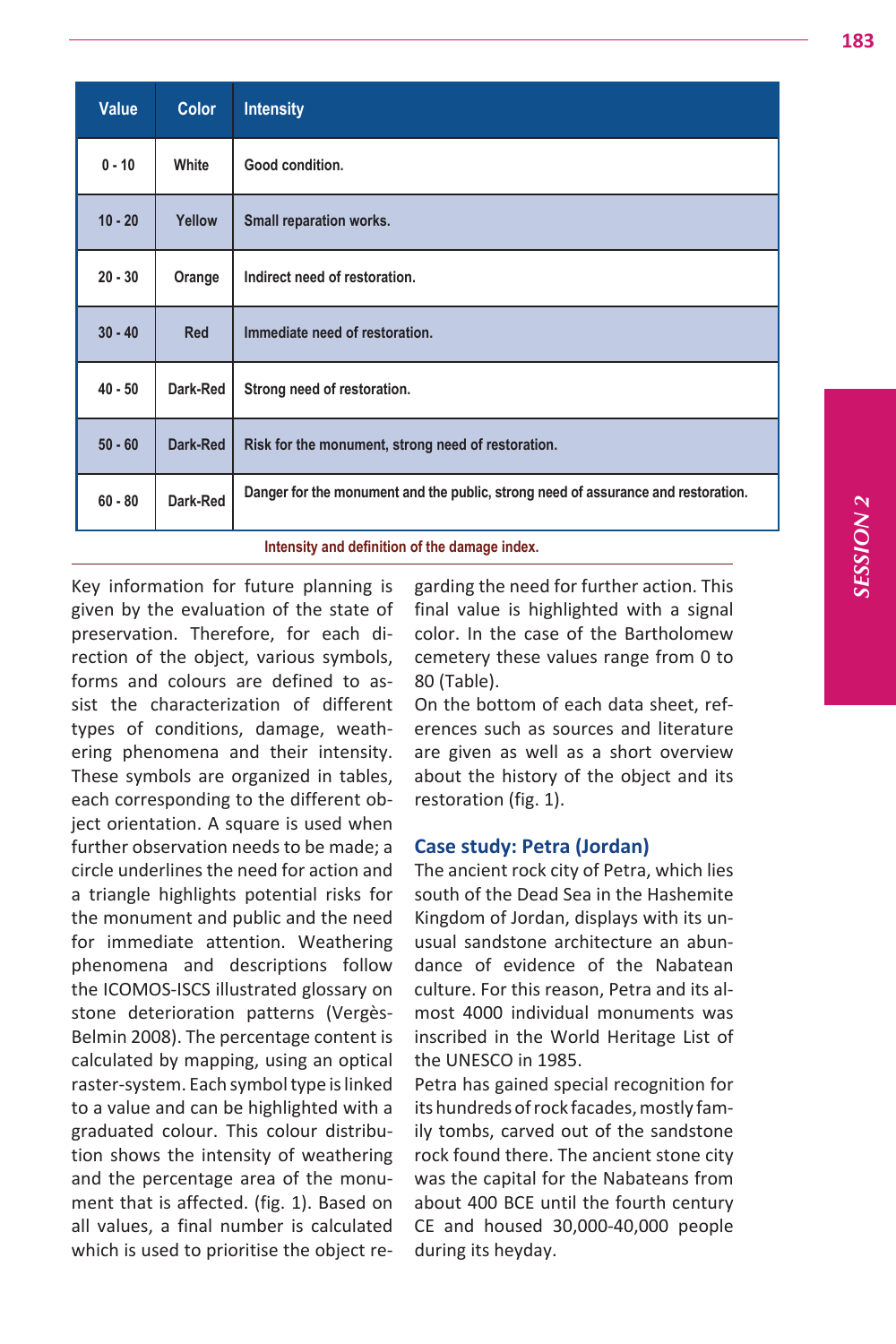

**Figure 2. Data sheet with single facades, description of type, dimensions and instructions.**

To date, no comprehensive inventory has been compiled for the monuments in Petra. The German building researchers, Brünnow and Domaszewski, published the first survey of the monuments of Petra and proposed a numbering system that is still in use today (Brünnow, Domaszewski 1904). A second survey attempt was made by the former director of the Institute for Antiquity and Christianity of the Holy Land, Gustaf Dalman, who also created a numbering system for the buildings and extended the list to approximately 1000 monuments (Dalman 1912). According to our inspections, of the 831 monuments that Brünnow and Domaszewski surveyed in

Petra, 539 were catalogued as stone facades. During the present on-site field research, an inventory was created and representative photographs and written descriptions were made of the condition of 211 monuments, or one third of all the tomb facades (fig. 2).

The inspections showed that over one-half of all the stone facades were equipped with drainage systems. These gutters and canals supplied the cisterns with rainwater and formed part of the water supply. These complex drainage and water supply system composed of open basins, rock carved cisterns of various forms and dimensions, and dams (fig. 3).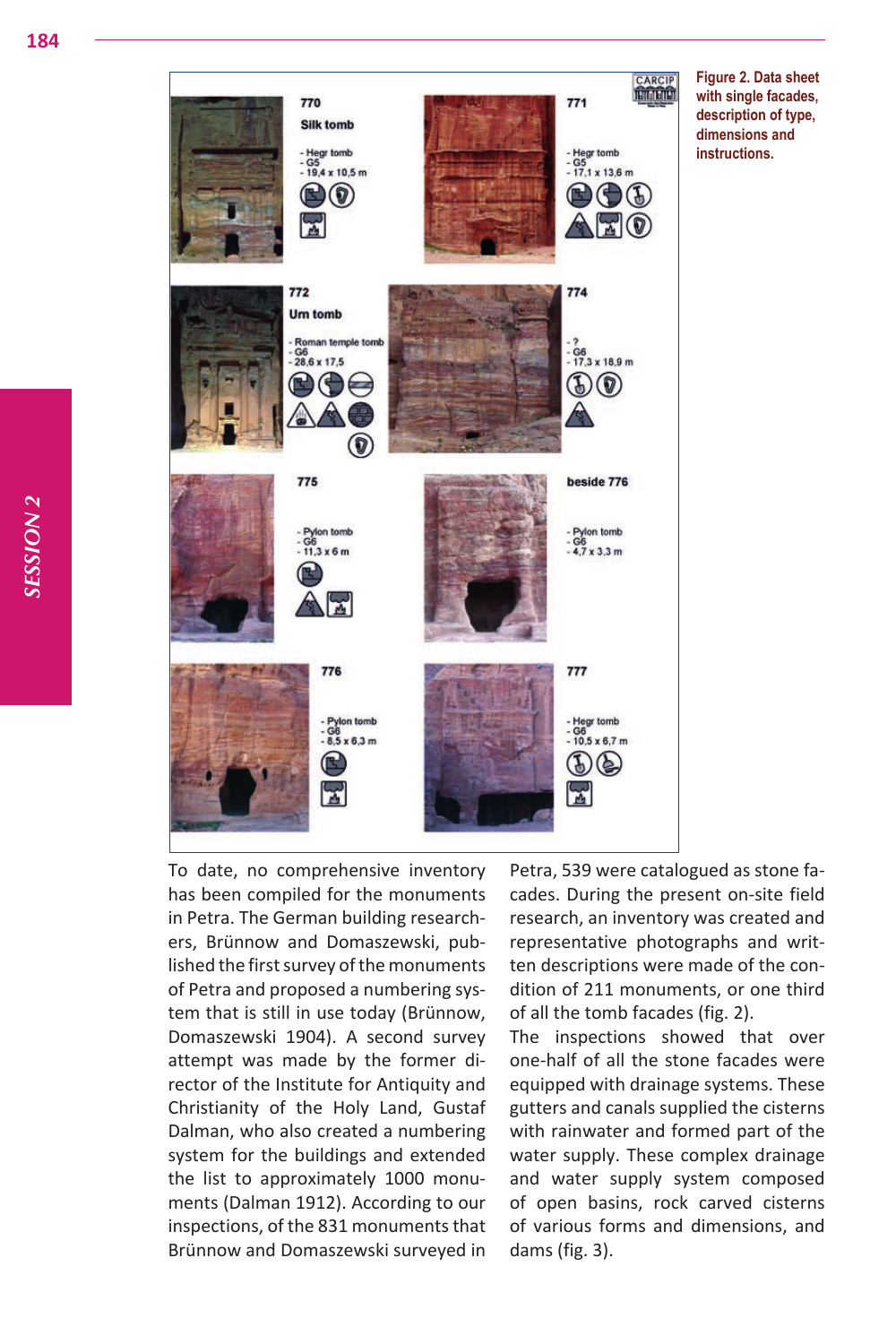

In most cases however, the canals are blocked by rubble or are damaged so that the water now drains in an uncontrolled way over the rock facades and damages them. The Corinthian Tomb, the Renaissance Tomb and the Urn Tomb along the Kings Wall in the city center are particularly prominent examples of this phenomenon. To develop the inventory, a form sheet was designed and completed for each monument, which was then inspected according to a catalogue of different criteria (compare fig.. 1, 3). Special attention was paid to drainage systems, static tension cracks, loose ashlar blocks and rock slabs, rubble and dilapidation. Furthermore, stucco decoration and paint remains were searched for. Former and present use of the tomb interiors by the Bedouin Tribe, which inhabited Petra into the 1980s, was recorded. Simple checklists and symbols were used in order to create a quick overview of the condition of each particular monument, to ensure easy and

#### **Fig. 3. Area under investigation with the ancient drainage and water supply systems.**

understandable use of the inspection sheets, and to facilitate communication between colleagues. After evaluation of the inspection sheets, it became clear that, at present, many of the stone monuments with drainage canals in the eaves are blocked with rubble or partially destroyed or damaged. The lack of care and maintenance can be seen clearly in the situation in front of the monuments and in the tomb and cult chambers. Over 70 % of the examined buildings are covered in rubble. At the time of inspections, over 30 % were polluted by human or animal excrement or by garbage and rubbish. Over 20 % of the inspected cultur-

al buildings showed remains of mortar, paint or stucco. Almost 30 % of the monuments that were built of ashlar are presently in danger of collapsing. Larger rock fragments are also threatening to collapse. The situation at the Palace Tomb, which presently consists of 8 % ashlar, next to the King's Wall is particularly alarming (fig. 4). Approximately 30 % of all monuments are covered in cracks and crevices, which pose a danger to both the building stability and visitors. Only three tomb vaults, i.e. 1.4 %, in the inspection area are still inhabited by a Bedouin family. In general, the centuries of Bedouin settlement in the monuments did not cause much damage. The Bedouins made very few constructional changes to the monuments, and those that they did are potentially reversible. Also, only a few changes were made in the tomb chambers. However, open fires for cooking and heating have left visible marks in the rock vaults. The dense, black soot on the sandstone sur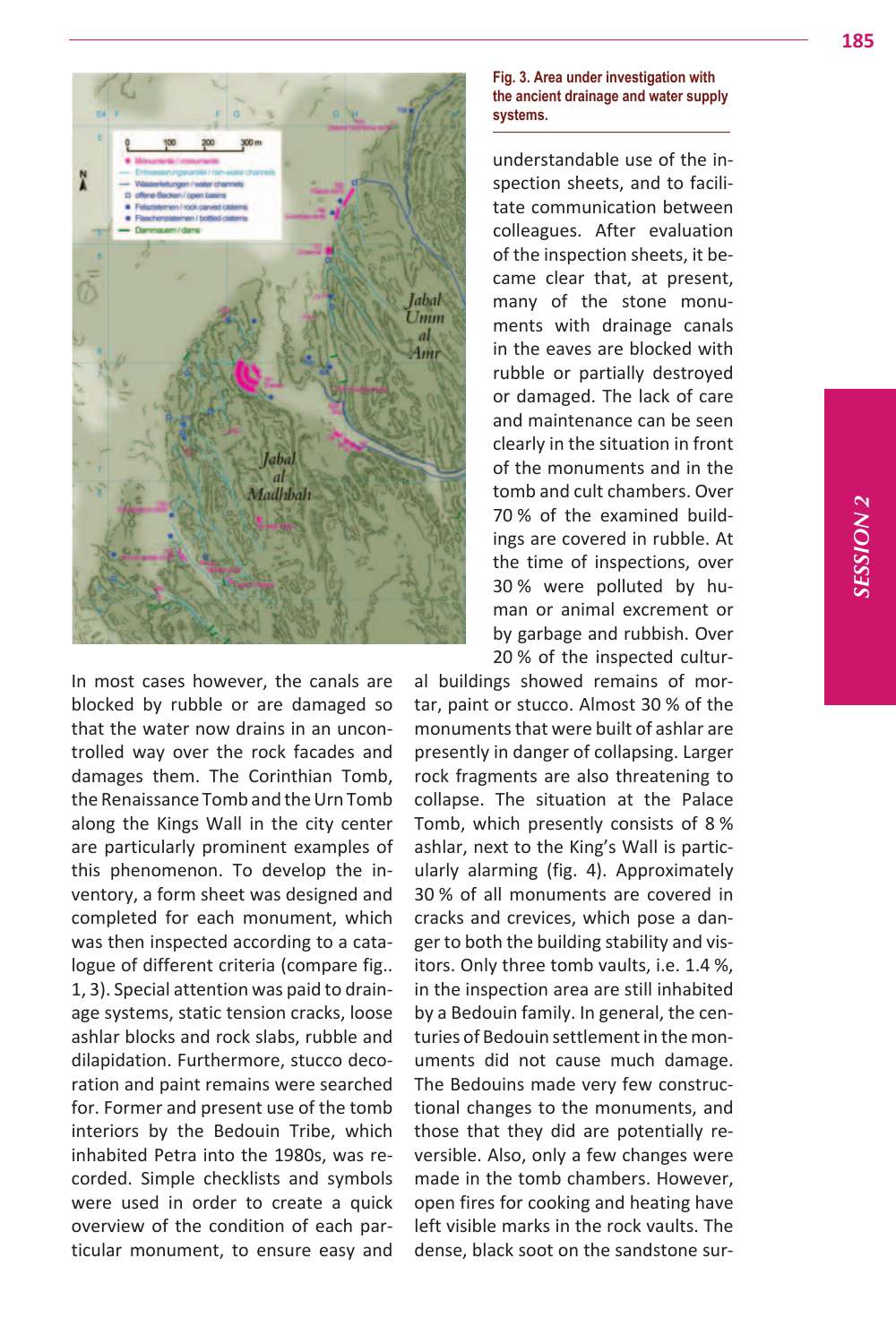inspector : Wanja Wedekind<br>fotographer : Thomas Urban<br>date of inspection : 11/03/03



face is very difficult to remove. With regard to signs of settlement, it is apparent that only a little more than 30 % of all examined tombs were used as residential or living quarters. We found these quarters most often in areas supplied by cisterns that were used until recently or until the present day. During the compilation of the inventory, numerous cultural monuments were discovered, mostly cisterns, that had not been mentioned in the reports made by Brünnow and Domaszewski. A series of rock facades were also examined for which there were no numbers or names. Our field research on-site made it clear, however, that only cleanup work or small repairs were necessary in most cases to make the drainage systems functional again.

Maps of the weathering rate and the weathering intensity were made based on photographs rectified to the architectural dimensions of 14 other monuments along the King's Wall (fig. 5).

# **Fig. 4. Prototype of a monument characteristics for the Palace tomb in Petra.**

The aim was to evaluate which weathering forms predominate and to assess the condition of the tomb facades. Back-weathering of varying intensity and form is found on the monuments. The solid rock of Petra's Cambrian sandstone is characterized by two typical weathering forms: alveolar weathering, also described as alveoliation and tafoni weathering. Holes, hollows and erosion varying from a few centimetres (alveoles) to several meters (tafoni) are characteristic of this form of weathering (Kirchner 1995), which in Petra can be attributed to the salts. Another form of weathering can be defined as back-weathering parallel to

the surface due to the process of sanding and flaking.

Due to the annual heavy rainfall in February and March, sudden floods regularly occur through the narrow Wadis. As mentioned above, these floods are the biggest danger to the monuments. The erosive impact of the water, however, plays a subordinate role. Instead, the water serves as a transporting medium for the damaging salts which concentrate on the rock surfaces. The water diffuses through the mostly coarse, porous sandstone dissolving some of the salt out of the rock structure. This salt recrystallises on the surface of the rock and leads to damaging efflorescence. The destructive salt is Halite (NaCl), or rock salt, as demonstrated by numerous authors and ourselves. Aside from this surface weathering, the so-called alveolar and tafoni weathering defines the stone relief of Petra. Investigations showed two forms of weathering, the surface, relief-like weathering and the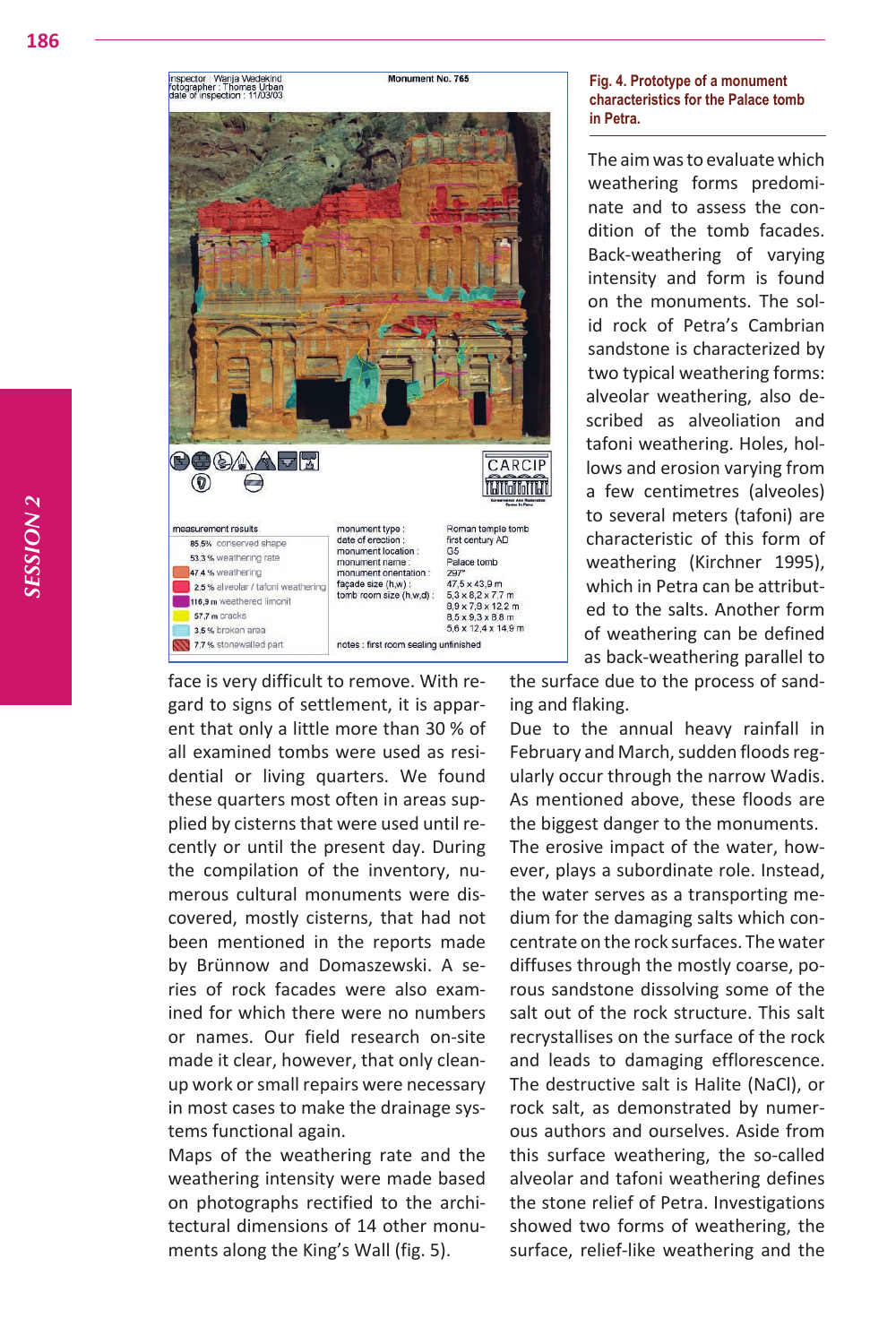

**Fig. 5. The tombs of the Kings`s Wall in Petra.**

spatially limited back-weathering (tafoni weathering).

The differentiation between the two forms is difficult in places, because there is a transition from one type to the other.

The results of the damage mapping show that data among the defined categories differed greatly from monument to monument. The most similar data was gathered for the obtainment of building outlines, varying between 85,5 % and 99,1 %. This correlates with the perception of the large buildings from afar. Of the 14 mapped monuments, 95,9 % of the buildings still retain their original form and are unmodified by later generations. The area of weathering differs greatly between 18.1 % and 99,9 % with an average of 50,9 % in relation to the surfaces of the facades. Back-weathering parallel to the surface predominates and averages 47,9 %, the alveolar and tafoni weathering shows an average of 11,7 %.

# **Case study: Bartholomew cemetery in Goettingen (Germany)**

The historical Bartholomew cemetery is closely connected to the rise of the Georg-August- University of Goettingen, which was one of the most important centres of science in Europe during the 19th century and in the first half of the 20th century. The cemetery is the last resting place for many distinguished German and European people involved in the humanities and scientific research.

During the 19th century, thirty professors who taught and became renown at the University of Goettingen found their last resting place at the Bartholomew

Cemetery. The number of tombs preserved today comprises a total of 167. Many of the tombs only show fragmentary preservation. The types of graves found at the cemetery consist of simple enclosure graves (6 %), tomb slabs (7 %), steles (17 %), gravestones (14 %), stone pillars (4 %), gothic pinnacle-pillars (3 %), obelisks (5 %), cubic-shaped columns, (1 %), crosses (43 %). There are also two mausoleums.

In the case of the historical Bartholomew cemetery in Goettingen, the model for an inventory system used in Petra was further developed. A catalogue of different damage forms and criteria was created. Special attention was paid to object-specific problems like the foundations, tree roots, and the danger of damage due to branches falling from the surrounding trees. New symbols were designed for all these criteria.

The results of the inspection may be summarised as follows: Regarding types of stone, mostly different sandstone varieties were used (96 %). The oldest tombstones conserved from the 18th century were made from local sandstone (3 %), while around 1 % of them were made from a sandstone variety originating from the workshop of the sculptor, who was based in another town. From the 1880s, a new light coloured sandstone variety was increasingly used. From 1860 onwards marble plates in combination with sandstone were used.

Regarding the observed damages, the inspection has shown back-weathering caused by sanding on the east-facing surfaces of 87 % of all monuments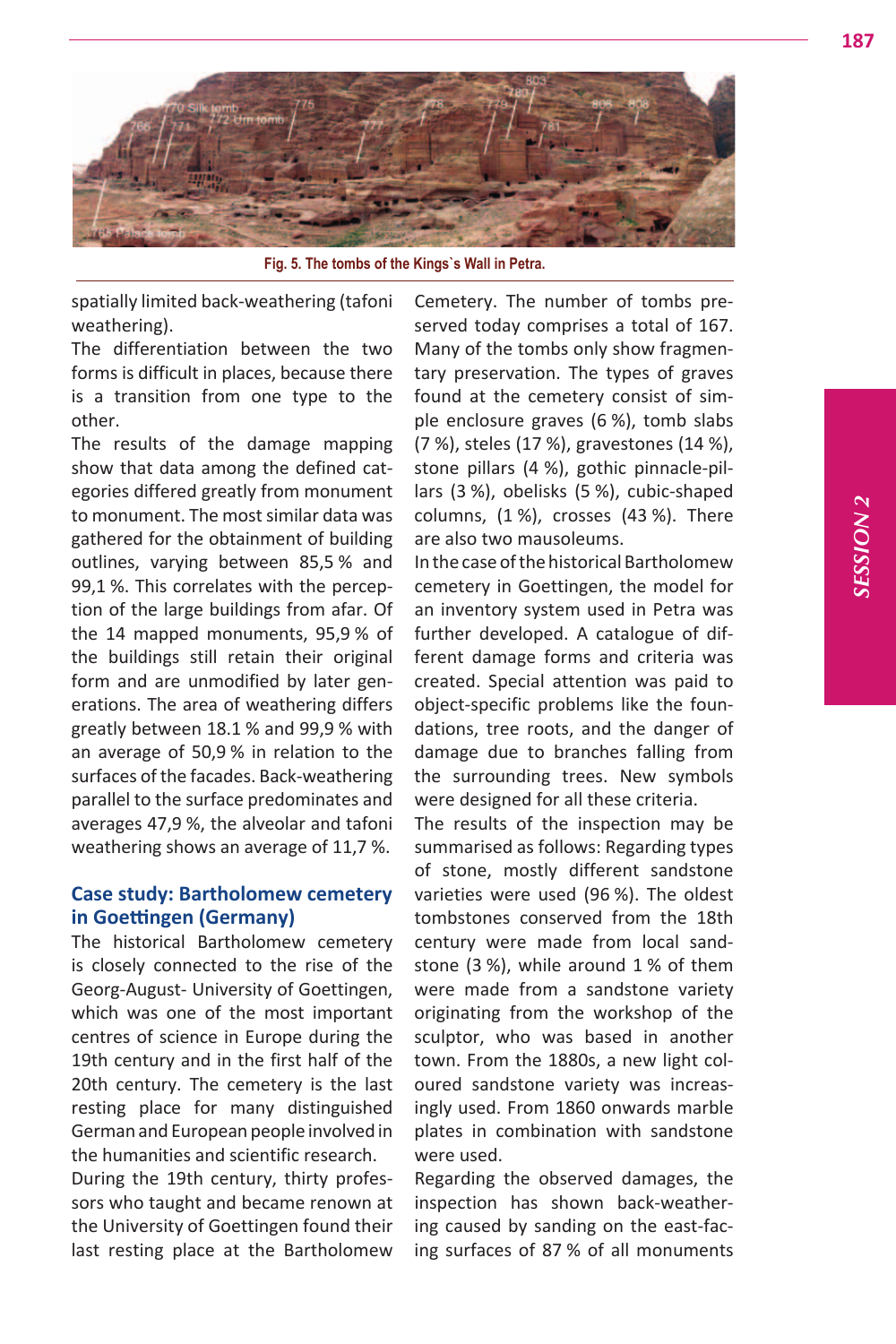

(Kracke et al. 2007). The same phenomenon was observed on 41 % of the south- and 35 % of the north-facing sides followed by 18 % of the westfacing sides of the monuments. An explanation of the deterioration related to the orientation can be given by the prevailing direction of the wind, mostly coming from the west and north.

Methods for conservation and materials for the restoration of the tombstones were defined and used during a research project in 2006/2007 (Ruedrich et al. 2008). During this project, a condition map of each treated monument was created. The results of the quantitative evaluations of the mappings show correlations with the results of the inventory. The tomb of Lejeune-Dirichlet (1859) shows the highest intensity of weathering on the south side

#### **Fig. 6. Conditional mapping of the tomb of Lejeune-Dirichlet at the Bartholomew cemetery in Goettingen.**

of the monument with a damage rate of 44 % in relation to the surface. The east side follows with 41 %, then the north side with 34 % and lastly the western side with 27 % (fig.. 5). Biological colonization affected the northern and western sides (each 12 %) Mechanical deterioration, including blistering, exfoliation and sanding, affected the eastern (18 %) and southern (27 %) sides.

The conservation inventory shows that only 23 (14 %) tomb monuments strongly required restoration. A further 23 (14 %) needed restoration immediately. With 72 %, the predominant contingent of all tomb monuments is still in an acceptable condition; however, for

19 % of those, a beginning restoration

in the near future would be desirable. Since 2008, stepwise restoration works has taken place according to the priority list

developed from the results of the conservation inventory. The first progress of the preservation works were made by maintenance and restoration, which can be seen in the statistical evaluation (fig. 7). While the condition of monuments in danger could be decreased (50-80), the percentage of monuments in a relatively harmless condition is rising (fig. 7).

# **Conclusion**

More than 200 rock-cut sandstone facades in Petra were examined and mapped using the currently presented inventory system. It was shown that the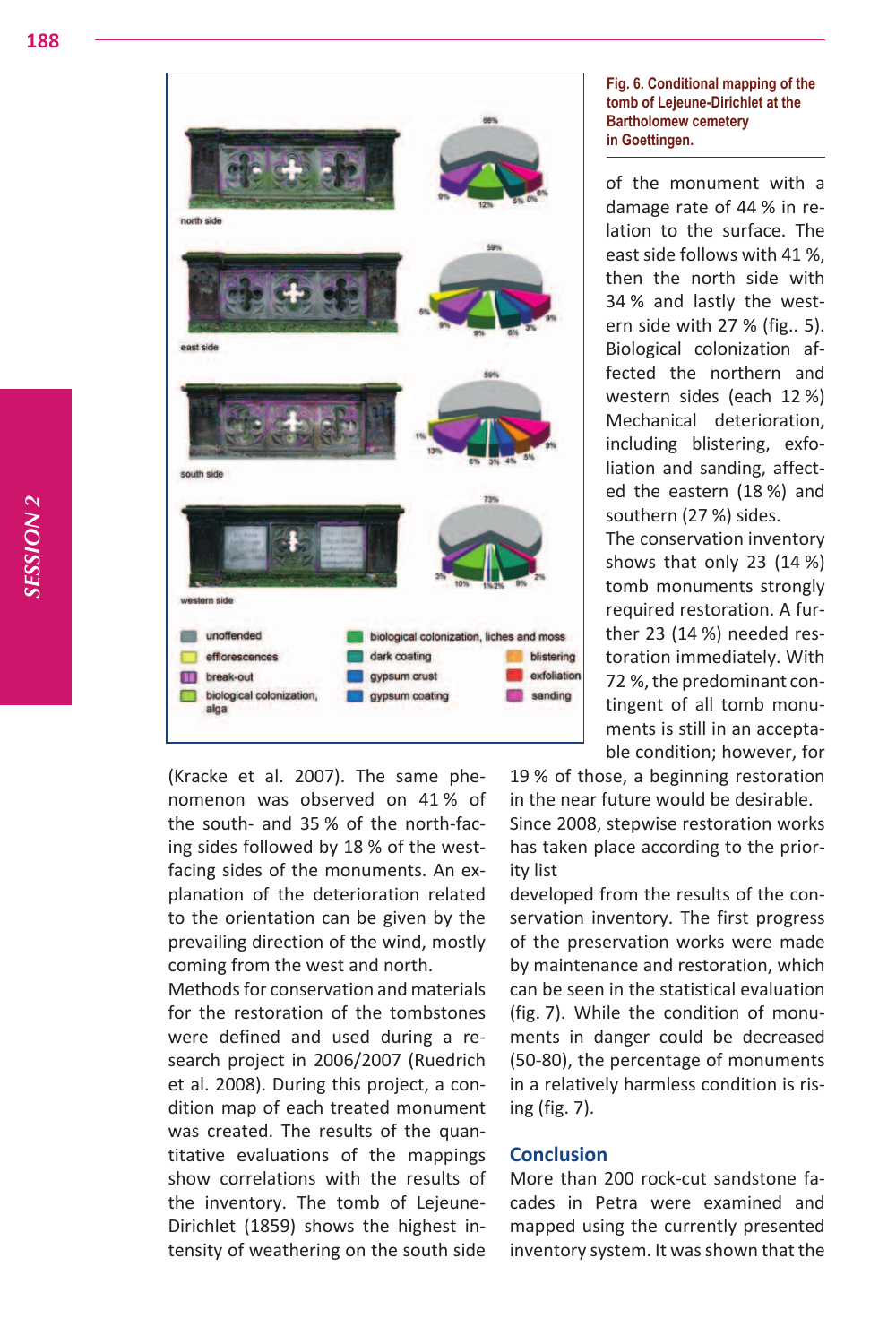



King's Wall and most of the other large tomb ensembles were protected by an effective drainage system, which was an integral part of an ingenious irrigation system which enabled Petra to become a blooming oasis for tens of thousands of people. During the on-site fieldwork, extreme weathering of all the monuments was observed, primarily caused by the uncontrolled drainage of rainwater due to the ancient protective system becoming non-functional. We concluded that the reactivation of certain parts of this system would be an important step towards the preventative conservation of the sandstone facades in Petra.

Consequently, cleaning works and the reactivation of single drainage systems have been undertaken over the last several years.

The inspection of the tomb-monuments on the historical Bartholomew cemetery in Goettingen has highlighted back-weathering phenomena with different intensities, depending on the geographic location of the monuments. The conservation inventory has shown that preservation of the site is possible with manageable costs. Thanks to the conservation inventory a priority list for

conservation can be generated for planning further action. With the implementation of an annual budget by the city authorities a step-by-step conservation programme is now assured.

The system presented in this paper is a workable planning and inspection tool for managing Monuments. It aims to inform a programme of conservation that is economically justifiable. Furthermore, the system is applicable for several criteria concerning the site and is helpful for fund-raising. It offers the capability to generate priority-lists and to define action for sustainable conservation. It is recommended that in future, a conservation inventory should form the basis for master-planning of historical sites. ■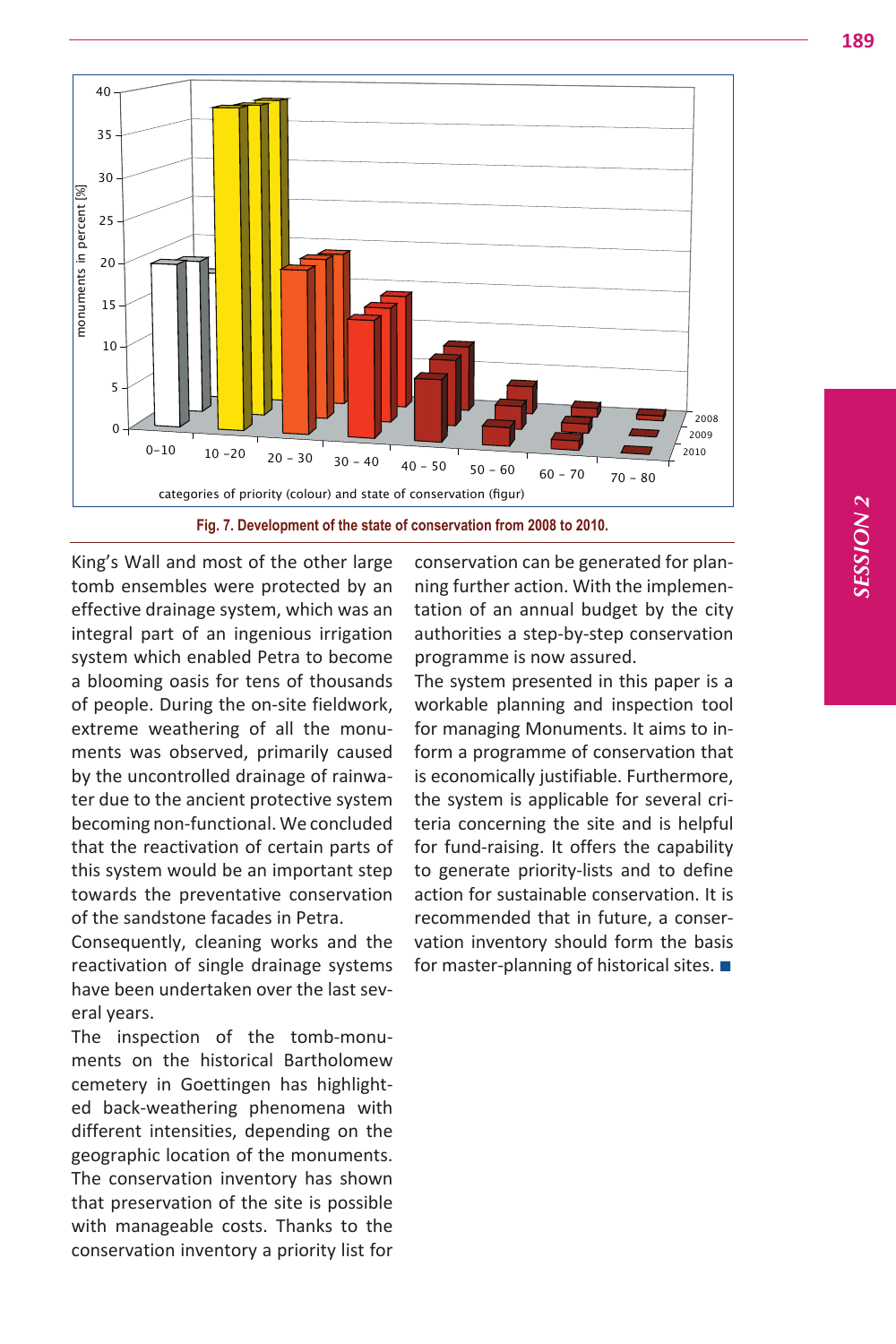für Geomorphologie, N.F. 30 (1986), p. 203-214.

### *Acknowledgements*

*For their cooperative collaboration on-site, we would like to thank the director of the "Petra Stone Preservation-Project", Dr. Helge Fischer and his team, as well as the director of the Petra Archeological Park Mr Suleiman Farajat and the Department of Antiquities of Jordan (DOA).*

*We would like to thank the University of Goettingen construction office, the State Office for Preservation of Historical Monuments (Lower Saxony) and the Department for Green Spaces and Environment Göttingen. Our work was kindly supported by the Deutsche Bundesstiftung Umwelt and the Hans-Boeckler-Fundation.*

# **References**

ATTEWELL, P.B., TAYLOR, D., Time dependent atmospheric degradation of building stone in a polluted environment. Environmental Geology, Volume 16, nº 1, 1990, p. 43-55.

BRUCH, A., Historische Friedhöfe Göttingen, Gesamtkonzept für die Restaurierung gefährdeter Gartendenkmäler auf dem Bartholomäusfriedhof, Stadtfriedhof und Albanifriedhof, Goettingen, 2002.

BRUNNOW R.E., DOMASZEWSKI A. - Die Provincia Arabia, Auf Grund zweier in den Jahren 1897 und 1898 unternommenen Reisen und der Berichte früherer Reisender, Erster Band, Die Provincia Arabia, unter Mitwirkung von Julius Euting, Straßburg 1904.

COOK, R.U., Geomorphological contributions to acid rain research: studies of stone weathering, Geographical Journal, nº 159, 1989, p. 361-366.

DALMAN G., Neue Petra-Forschungen und der heilige Felsen von Jerusalem, mit 64 Ansichten und 19 Pläne, Leipzig 1912.

DEUTSCHES NATIONALKOMITEE, Empfehlung zum Erfassen und Dokumentieren bei Maßnahmen an Denkmälern, Schriftenreihe des Deutschen Nationalkomitees. Schriftenreihe des Deutschen Nationalkomitees für Denkmalschutz, Denkmalschutztexte - texte zum Denkmalschutz und zur Denkmalpflege, Bonn no 52 / 1996.

DRAGOVICH, D., Weathering rates of marble in urban environments, eastern Australia Zeitschrift GRIMM, W.-D., SCHWARZ, U., Naturwerksteine und ihre Verwitterung an Münchener Bauten und Denkmälern, Überblick über eine Stadtkartierung. Bayerisches Landesamt für Denkmalpflege, Arbeitsheft 31, 1985, p. 28-118.

GRIMM, W.D., Zur Verwitterung von Denkmalgesteinen auf Friedhöfen der Bundesrepublik Deutschland. Bautenschutz und Bausanierung, special edition "Bausubstanzerhaltung in der Denkmalpflege", 1986, p. 56-60.

INKPEN R.J., Gravestones: Problems and Potentials as Indicators of historical changes in weathering, Jones M.S., Wakefield D.R., éditeurs Aspects of stone weathering, Decay and conservation. London, 1999, p. 16-27.

INTERNATIONAL COUNCIL ON MONUMENTS AND SITES (ICOMOS), Principles for the Recording of Monuments, Groups of Buildings and Sites. Ratified on the 11<sup>then</sup> ICOMOS general assembly, Sofia, Octobre 1996.

KIRCHNER, G. Pysikalische Verwitterung in Trockengebieten unter Betonung der Salzverwitterung am Beispiel des Basinand-Range-Gebiets (Südwestliche USA und nördliches Mexiko), Mainzer Geographische Studien, Heft 41, Mainz, 1995.

KLEIN, M., Weathering rates of limestone tombstones measured in Haifa, Israel, Zeitschrift für Geomorphologie, N.F. 28, 1984, p. 105-111.

KRACKE, T., MÜLLER, C., KRINNINGER, S., WEDEKIND, W., RÜDRICH, J., & SIEGESMUND, S., Buntsandsteine Göttingens: Verwendung und Verwitterungsverhalten amBeispiel des Bartholomäus Friedhofs, Journal of the German Geological Society (ZDGG), 158/4, 2007, p. 957 - 984.

RAHN, T., The weathering of tombstones and its relation to the topography of New England. Journal of Geological Education no 19, 1969, p. 112-118. Restauro nº 7, 2008, p. 444 - 456.

RUEDRICH, J., WEDEKIND, W., KRACKE, T. & Siegesmund, S., Präventive Natursteinkonservierung. Modellhafte Salzminderungsmaßnahmen an Buntsandstein-Grabmalen des Bartholomäus Friedhofs in Göttingen.